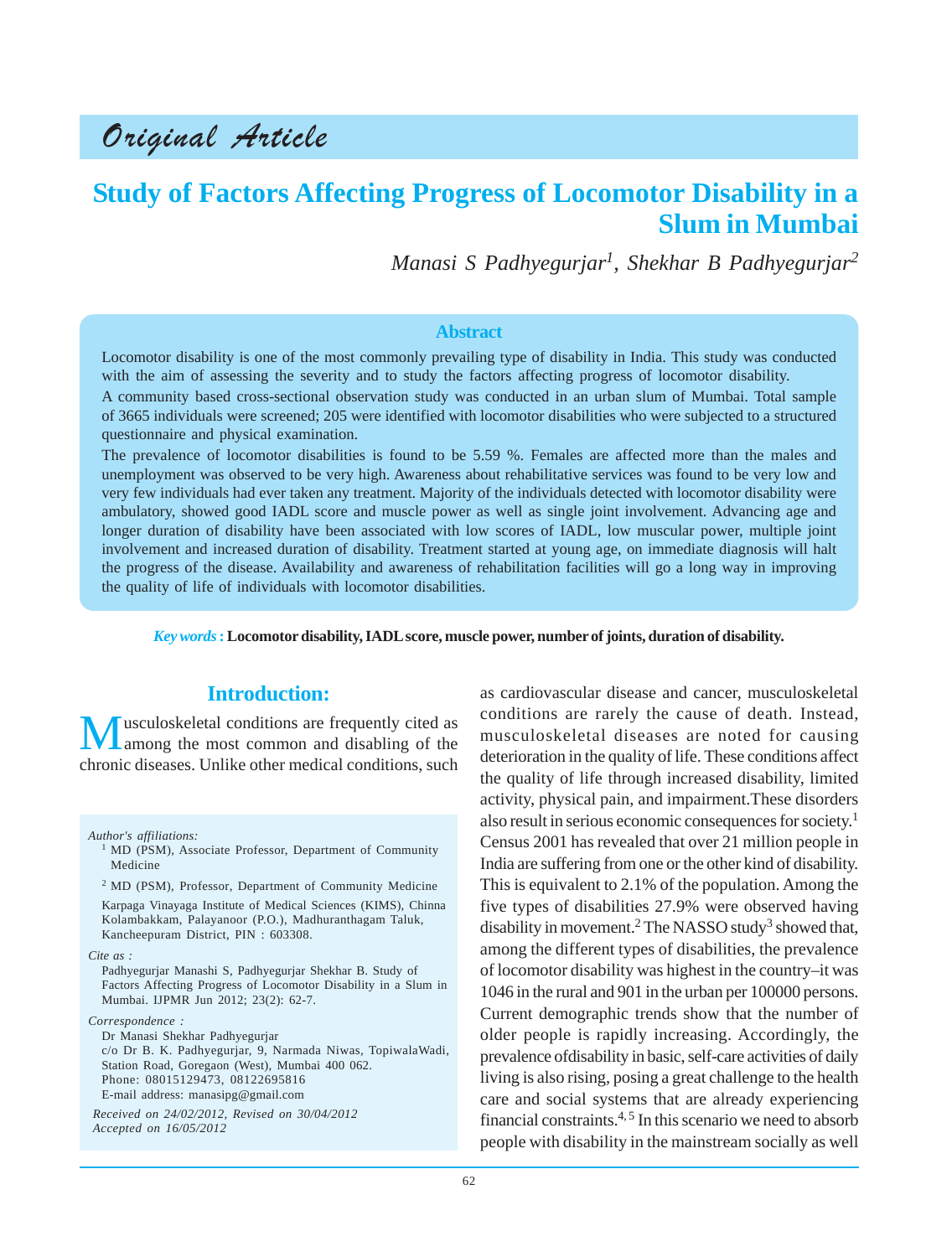as financially.To make the disabled people self sufficient and improve their quality of life, we need to understand factors which affect the progress of their disease. With this aim in mind, this study was conducted among people detected with locomotor disability, to assess the severity of their disability and to study the factors affecting progress of disability in them in a slum area of Mumbai.

### **Materials and Methods:**

The study was carried out in an urban slum which is the field practice area of a teaching hospital in Mumbai. The study is cross-sectional and observation based. A pilot study was conducted which showed a prevalence of 10% of locomotor disability among the screened population. Based on this minimum sample of 3600 was estimated. A household was taken as a single unit by stratified systematic random sampling in two demarcated areas of the slum. All members of the household were included in the study. A sample of 3665 individuals was taken. The interns posted in the department of community medicine were involved in data collection. They were trained in identification of disabled individuals as per the NSSO criteria<sup>3</sup>, administration of the questionnaire, measurement of IADL score and gradation of muscle power by the authors. The medical social workers and Health Assistants guided the interns in the community.

Criteria used in 58th Round National Sample Survey Organisation (NSSO) was used to identify individuals with locomotor disability. Persons having locomotor disability included in the study were those with (a) loss or absence or inactivity of whole or part of hand or leg or both due to amputation, paralysis, deformity or dysfunction of joints which affected his/her "normal ability to move self or objects" and (b) those with physical deformities in the body (other than limbs), such as, hunch back, deformed spine, etc. Dwarfs and persons with stiff neck of permanent nature who generally did not have difficulty in the normal movement of body and limbs was also treated as disabled.<sup>3</sup>

Those identified with locomotor disability, were subjected to the questionnaire and Index of Activity of Daily Living score (IADL) to assess the ability to perform day to day activities. The IADL is a scale whose grades reflect profiles of behavioural levels of six sociobiological functions, namely, bathing, dressing, toileting, transfer, continence, and feeding. The IADL score is as follows <sup>6</sup>:

#### **Activity Score**

| A | totally independent                                                                |   |
|---|------------------------------------------------------------------------------------|---|
| B | totally independent except for one                                                 | 5 |
| C | dependent in bathing $+$ another                                                   | 4 |
| D | dependent in bathing $+$ dressing up<br>$+$ another                                | 3 |
| E | dependent in bathing $+$ dressing up<br>$+$ toileting $+$ another                  | 2 |
| F | dependent in bathing $+$ dressing up<br>$+$ toileting $+$ transferring $+$ another | 1 |
| G | totally dependent                                                                  |   |
| H | dependent in at least two activities,                                              |   |
|   | but not classified as C, D, E or F                                                 |   |

Its hierarchical nature makes it possible to rank the overall functional status of people in an ordered manner. The index has been used to produce predictive information about chronic conditions and to evaluate the benefits of long-term services. It has been used in profiled measures of severity of illness.<sup>7</sup>

Muscle power was graded by applying external resistance to movements of various parts of the body. For upper limb arm, forearm and hand were considered and for lower limb thigh, leg and foot of both sides were considered. Scale used for measuring muscle power 0 to  $5:8$ 

#### **Grades Muscular Activity (Range)**

| 0 | No contraction |
|---|----------------|
|   |                |

- 1 Flicker on contraction (very weak contraction)
- 2 Contraction when gravity is eliminated
- 3 Visible contraction against gravity but absent after applying resistance
- 4 Visible contraction against gravity and added resistance
- 5 Visible contraction against gravity and maximum resistance

Total maximum score is  $12 \times 5 = 60$ . Cumulative muscle power ie, percentage of total maximum score was also calculated.

The data collection was done over a period of 3 months. The data was analysed using SPSS software (version 17). 95% confidence limits for prevalence was calculated to estimate the prevalence in the general population,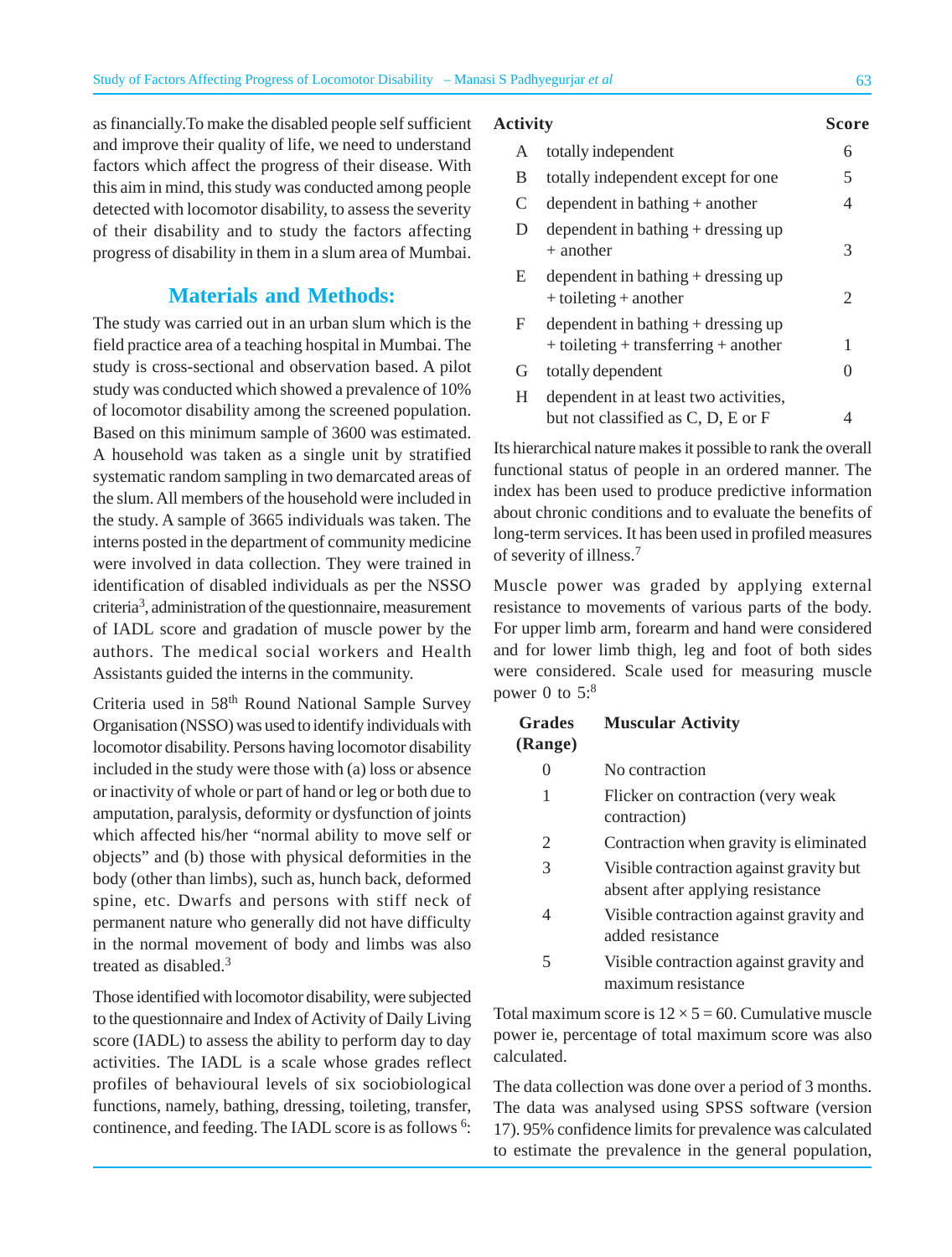Chi-square test was applied to identify the association between two variables. Age, duration of disability and sex were predictor variables and IADL score, cumulative muscle power were response variables.

#### **Table 1:** *Distribution of Individuals Affected with Locomotor Disability (n=205)*

| <b>Variables</b>                                 | No. of Cases $(\% )$ |
|--------------------------------------------------|----------------------|
| Age (years)                                      |                      |
| $<$ 45 years                                     | 134 (65.4)           |
| $>45$ years                                      | 71 (34.6)            |
| <b>Sex</b>                                       |                      |
| Males                                            | 59 (28.8)            |
| Females                                          | 146 (71.2)           |
| <b>Employment status</b>                         |                      |
| Unemployed                                       | 154(75.1)            |
| Employed/Self employed                           | 51(24.9)             |
| Per capita income (Rs)                           |                      |
| < 500                                            | 128(62.5)            |
| >500                                             | 77(37.5)             |
| Duration of disability                           |                      |
| $<1$ year                                        | 55 $(26.8)$          |
| 1-5 Years                                        | 97 (47.3)            |
| $>5$ years                                       | 53 (25.9)            |
| <b>Ambulatory status</b>                         |                      |
| Walk without support                             | 197 (96.1)           |
| Walk with support                                | 7(3.4)               |
| Bedridden                                        | 1(0.5)               |
| <b>IADL</b> score                                |                      |
| A                                                | 192 (93.7)           |
| B                                                | 10(4.8)              |
| $\overline{C}$                                   | 2(1)                 |
| D                                                | 0                    |
| E                                                | $\overline{0}$       |
| F                                                | $\overline{0}$       |
| G<br>H                                           | 1(0.5)               |
|                                                  | 0                    |
| Muscle power (%)<br>100 (Normal)                 | 64 (31.2)            |
| 96-99                                            | 70(34.1)             |
| 81-95                                            | 34(16.6)             |
| $\epsilon = 80$                                  | 37(18.1)             |
| No. of joints involved                           |                      |
| Nil                                              | 2(1)                 |
|                                                  | 118 (57.5)           |
| >1                                               | 85(41.5)             |
| Awareness of rehabilitation services in vicinity |                      |
| Yes                                              | 42(20.5)             |
| N <sub>o</sub>                                   | 163 (79.5)           |
| Treatment taken for present condition            |                      |
| Yes                                              | 73 (35.6)            |
| No                                               | 132 (64.4)           |
|                                                  |                      |

# **Results:**

Total sample of 3665 individuals were screened for locomotor disabilities. Among 3665 individuals 205 were identified with locomotor disabilities. Thus, the prevalence of locomotor disabilities is 5.59% (95% C.L. 4.85% to 6.33%). The study was further carried out on these 205 disabled individuals. Mean age of the affected sample was 38.89 years with standard deviation 15.1 years. Out of the total sample, 49.3% were illiterate and 69.3% were married.

As observed in Table 1, 65.4% of affected individuals were less than 45 years of age; 71.2% of the total sample were females, 75.1% were unemployed with 62.5% having families with per capita income less than Rs 500. Majority of the sample (74.1%) had duration of disability of less than 5 years. Only 25.9% were suffering from disability for more than 5 years; 96.1% of the individuals with disability could walk without support, 93.7% of affected individuals had IADL score A which indicates that they are totally independent; 81.9% had more than 80% muscle power retained in extremities; 31.2% had normal muscle power in all limbs; 57.5% affected individuals had single joint involvement. 79.5% of the sample were not aware of any rehabilitative services in the area of their residence. Only 35.6% of their population had ever received treatment for their locomotor disability.

Table 2 shows association of various factors affecting progress of locomotor disability. It is observed that disabled individuals more than 45 years of age and those having disability for more than 5 years, had significantly low score of IADL (p<0.005 and p<0.001respectively). This indicates that advancing age and longer duration of disability are associated with low IADL scores indicating poor daily activities in disabled persons.Advancing age as well as longer duration of disability is observed to be significantly associated with  $(p<0.001$  for both) low muscular power.More number of disabled persons in higher age group was observed to have involvement of multiple joints  $(p<0.001)$ . More number of females was seen to have multiple joint involvements than males ( $p$ < 0.05). Individuals with age more than 45 years showed more than 5 years of duration of disability.This association was statistically significant  $(p<0.01)$ .

## **Discussion:**

The prevalence of locomotor disabilities in the current study is 5.59%. Census of India 2001, estimated 28% of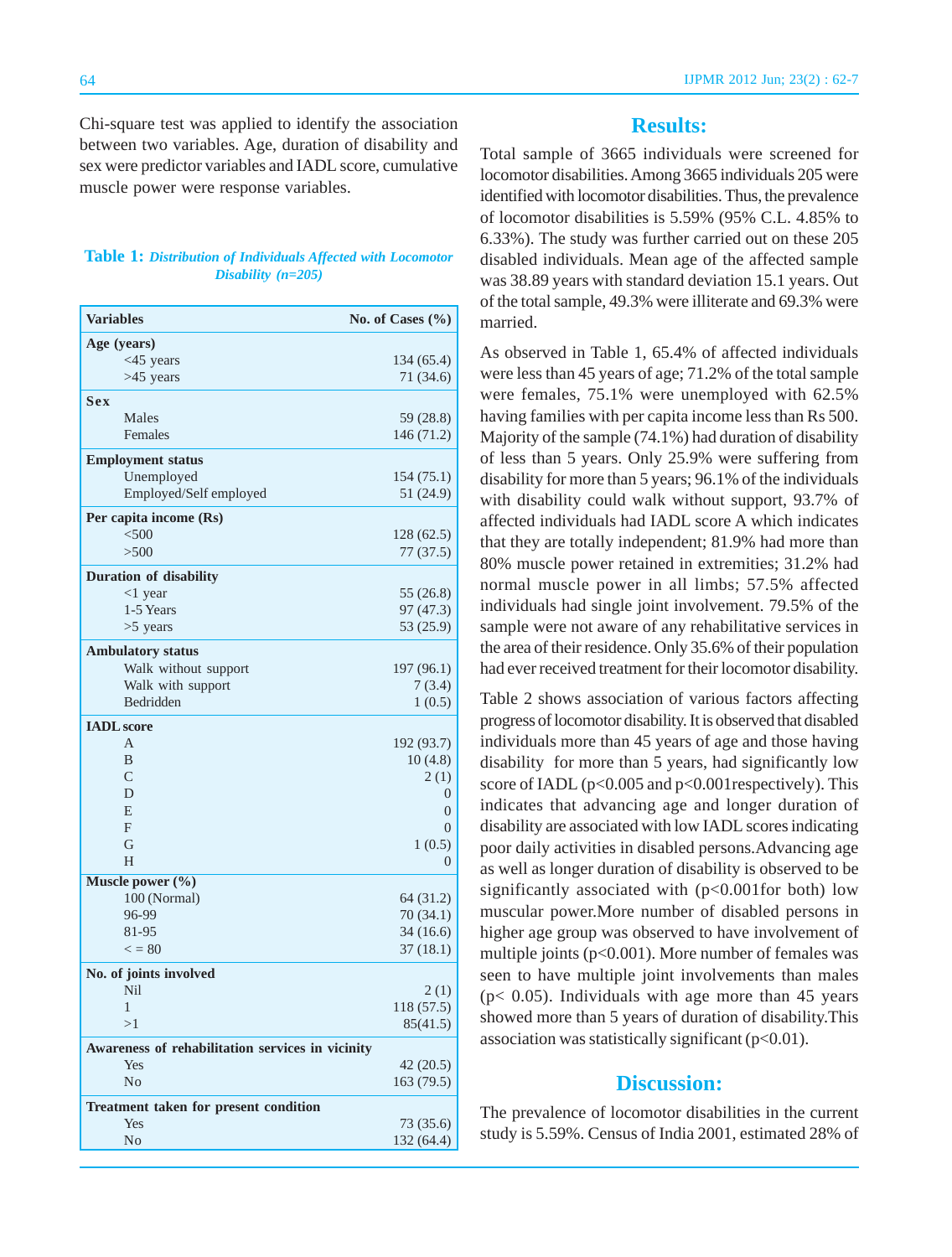| Variables                     |                | No. of cases $(\% )$ |            |              |                      |
|-------------------------------|----------------|----------------------|------------|--------------|----------------------|
| <b>IADL</b> score             | $\mathbf{A}$   | $B-G$                |            | <b>Total</b> | Test of significance |
| Age (years)                   |                |                      |            |              |                      |
| <45                           | 117(98.3)      | 2(1.7)               |            | 119(100)     | $X^2 = 8.61$         |
| $>= 45$                       | 75(87.2)       | 11(12.8)             |            | 86 (100)     | $DF=1$ $P<0.005$     |
| <b>Duration of disability</b> |                |                      |            |              |                      |
| $\leq$ 5 years                | 148 (97.4)     | 4(2.6)               |            | 152(100)     | $X^2 = 11.06$        |
| $>5$ years                    | 44 (83)        | 9(17)                |            | 53 (100)     | $DF=1$ $P<0.001$     |
| <b>Muscle power</b>           | $\leq$ 80      | 81-95                | $>95$      | <b>Total</b> | Test of significance |
| Age (years)                   |                |                      |            |              |                      |
| <45                           | 7(5.2)         | 14(10.5)             | 113(84.3)  | 134 (100)    | $X^2 = 65.32$        |
| $>= 45$                       | 30(42.3)       | 20(28.2)             | 21(29.5)   | 71 (100)     | $DF=2$ $P<0.001$     |
| <b>Duration of disability</b> |                |                      |            |              |                      |
| $\leq$ 5 years                | 17(11.2)       | 26(17.1)             | 109(71.7)  | 152(100)     | $X^2 = 19.05$        |
| $>5$ years                    | 20(37.7)       | 8(15.1)              | 25(47.2)   | 53 (100)     | $DF=2$ $P<0.001$     |
| No of joints involved         | $\leq$ $=$ $2$ | >2                   |            | <b>Total</b> | Test of significance |
| Age (years)                   |                |                      |            |              |                      |
| <45                           | 101(84.9)      | 18(15.1)             |            | 119 (100)    | $X^2 = 12$           |
| $>=15$                        | 55(64)         | 31(36)               |            | 86 (100)     | $DF=1$ $P<0.001$     |
| <b>Sex</b>                    |                |                      |            |              |                      |
| Male                          | 51 (86.4)      | 8 (13.6)             |            | 59 (100)     | $X^2 = 4.87$         |
| Female                        | 105(71.9)      | 41(28.1)             |            | 146 (100)    | $DF=1$ $P<0.05$      |
| <b>Duration of disability</b> | $<1$ yr        | 1-5 years            | $>5$ years | <b>Total</b> | Test of significance |
| Age (years)                   |                |                      |            |              |                      |
| <45                           | 34(28.6)       | 64(53.8)             | 21(17.6)   | 119(100)     | $X^2 = 10.21$        |
| $>=15$                        | 21(24.4)       | 33 (38.4)            | 32(37.2)   | 86 (100)     | $DF=2$ $P<0.01$      |

**Table 2:** *Association of various factors affecting progress of locomotor disability*

total disabled population with movement disabled where as NSS (National Sample Survey, 58<sup>th</sup> round, 2002) estimates them at 51%.<sup>5</sup> Study conducted by Borker S. etal<sup>9</sup> in rural Goa found a prevalence of 0.9%. Out of the total sample, 49.3% were illiterate and 69.3% were married; 65.4% of the study population were less than 45 years of age. Similar findings were observed in some other research studies.<sup>10,11</sup> Most (71.2%) of individuals with locomotor disability were females. Similar findings have been observed in Census 2001, where Tamil Nadu was observed to have a higher number of disabled females than males.2 However study conducted by Patel observed that males were more susceptible for developing disability than females.<sup>11</sup>

The present study shows very high rate of unemployment (75.1%) as well as most of the families having per capita income less than Rs 500 (62.5%). Based on National Sample Survey data, Mitra and Sambamoorthi<sup>12</sup> showed that the employment rate of persons with disabilities is only 60% that of the all India working age population.<sup>12</sup> Murt, *et al*<sup>1</sup>. conducted a study on disability, utilisation,

and costs associated with musculoskeletal conditions in United States, in which it was observed that, musculoskeletal problems accounted for a total of \$3.9 billion in lost productivity costs during 1980 for employed persons in the work force and for homemakers and thus posed significant economic burden.

About 3/4 the ie 74.1% of population were suffering from disability for less than 5 years. This indicates that most of the cases were of recent origin. There are chances that such cases will be more receptive to rehabilitative services and thus progress of the disability can be halted in them by timely interventions.

Another positive observation in the current study is that majority of the population is ambulatory and showed good level of IADL score. Similar findings were observed in multiple other studies. In NSS round 58, it was observed that, about 60 per cent of the disabled were able to take self-care without any aid or appliances.<sup>3</sup> The WHO-ILAR Community Oriented Program for Control of Rheumatic Diseases (COPCORD) states that although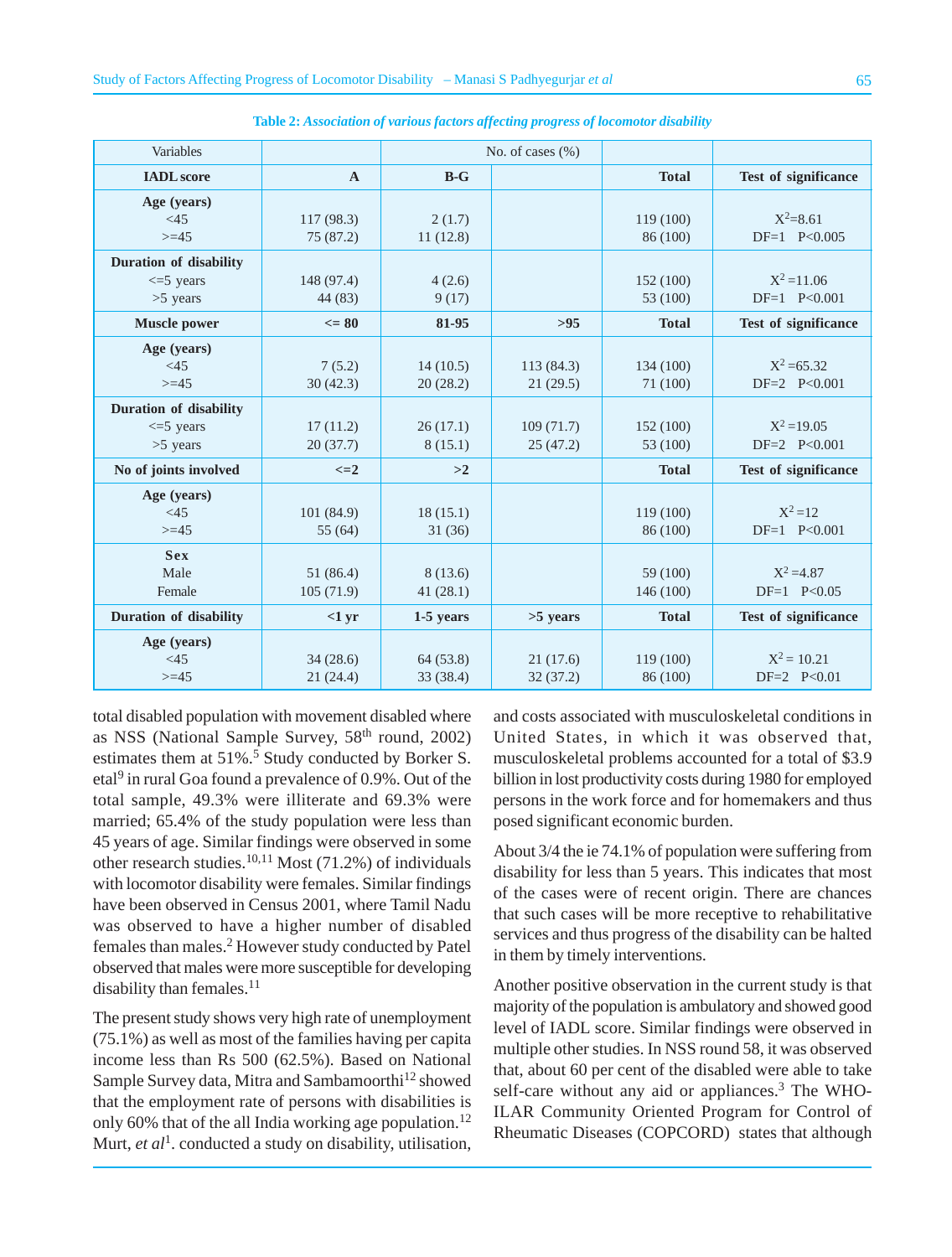rheumatic-musculoskeletal symptoms/disorders is a predominant ailment, it has a modest effect on daily living in most subjects suffering from it.<sup>13</sup> Milla´n-Calenti et al<sup>6</sup>. conducted a study using the IADL score. It was observed that, in relation to the categorization of subjects according to the ADLscore 34.6% of the total subjects studied presented some kind of dependence on the ADL scale; within them, 1.7% presented dependence for all ADL and 21.9% for at least one (category B).<sup>6</sup>

A sizeable section of the individuals with ie 31.2% locomotor disability had normal muscle power and 81.9% had power more than 80; 57.5% showed single joint involvement and 41.5% had more than 1 joint affected. Peat *et al*<sup>14</sup>. observed that, a total of 1226 (50%) had more than one joint involved. The current study show that only 20.5% of the affected individuals were aware of rehabilitative services in the nearby area and only 35.6% individuals had received any treatment for their disability. Swaddiwudhipong *et al*15. observed that there are many persons with untreated disabling conditions in rural communities, and that a significant number of them can benefit from medical treatment and rehabilitation. Chopra *et al*13. observed that, 21% of patients had never visited a doctor and were only identified by the COPCORD study. In the report on disability, Walia<sup>5</sup> mentions that although the overall burden of diseases was 20.9% in India the proportion of health expenditure was less 1% . Thus, there is a need of systematic and organised community based rehabilitation facilities to identify and take care of persons with disability wherein they can be managed and treated.<sup>5</sup>

As observed in Table 2, individuals above 45 years of age had significantly low IADL scores.In a systematic review conducted by Rodrigues *et al* 16. it was observed that increasing age was the most frequent risk factor for functional disability. The Rotterdam Study  $17$ , stated that disability in the activities of daily living is a major problem in people aged 55 years and over. Milla´ n-Calenti *et al*<sup>6</sup> . observed that there is a negative correlation between age and the score obtained with the IADL scale  $(r = 0.527$ ; p <0.001) which is indicative of the association between age and the low IADL scores which would imply the tendency towards dependence; i.e., the older, the more dependent in IADL.

Advancing age has also found to be associated with low muscle power in the current study. Similary Runge *et al*<sup>4</sup> observed that all parameters of muscle performance were negatively correlated with age.

Puthoff and Nielsen 18 stated that all measures of strength and power were indirectly related to the LLFD I disability component and suggested that older adults should focus on increasing and maintaining lower extremity strength and power across a range of intensities in order to decrease functional limitations and disability. Age more than 45 years was also found to be associated with multiple joint involvement and longer duration of disability. Similarly, in the Rotterdam study<sup>17</sup> it was observed that, the prevalence of locomotor disability increased linearly with the number of joint sites that were painful.<sup>17</sup>

The current study states that as duration of disability increases IADL score as well as the muscle power significantly decrease. Conversely individuals with recently diagnosed disability showed significantly higher IADL scores as well as muscle power. Thus management of disability as soon as diagnosed will reflect positively on the progress of the disease. Similarly Ormel *et al*19. concluded that to improve quality of life in elderly adults, treatment should target disability when it is new.

Females have found to be significantly associated with multiple joints involvement in the current study. Similarly, the study conducted by Peat G *et al*14. it was observed that, multiple joint pain and pain across more than one region were more common in women than in men.

# **Conclusion:**

The study shows that locomotor disability in the community is not of severe nature as majority of the individuals detected with locomotor disability were ambulatory, showed good IADL score and muscle power as well as single joint involvement. Advancing age and longer duration of disability have been associated with low scores of IADL, low muscular power, multiple joint involvement and increased duration of disability. Thus advancing age and longer duration of disability will make rehabilitation difficult. However, the positive finding is that majority of affected individuals in the study are less than 45 years of age and with disability of less than 5 years. Thus if rehabilitative services are targeted to these groups, their deterioration can be effectively prevented by early diagnosis and prompt treatment. Females were found to be affected more than males. They should be specially targeted through existing programmes for women. Lastly, rehabilitative services need to be developed at grassroot level and awareness needs to be created regarding their availability. This will increase the number of people seeking treatment, limit the disability, and will eventually improve